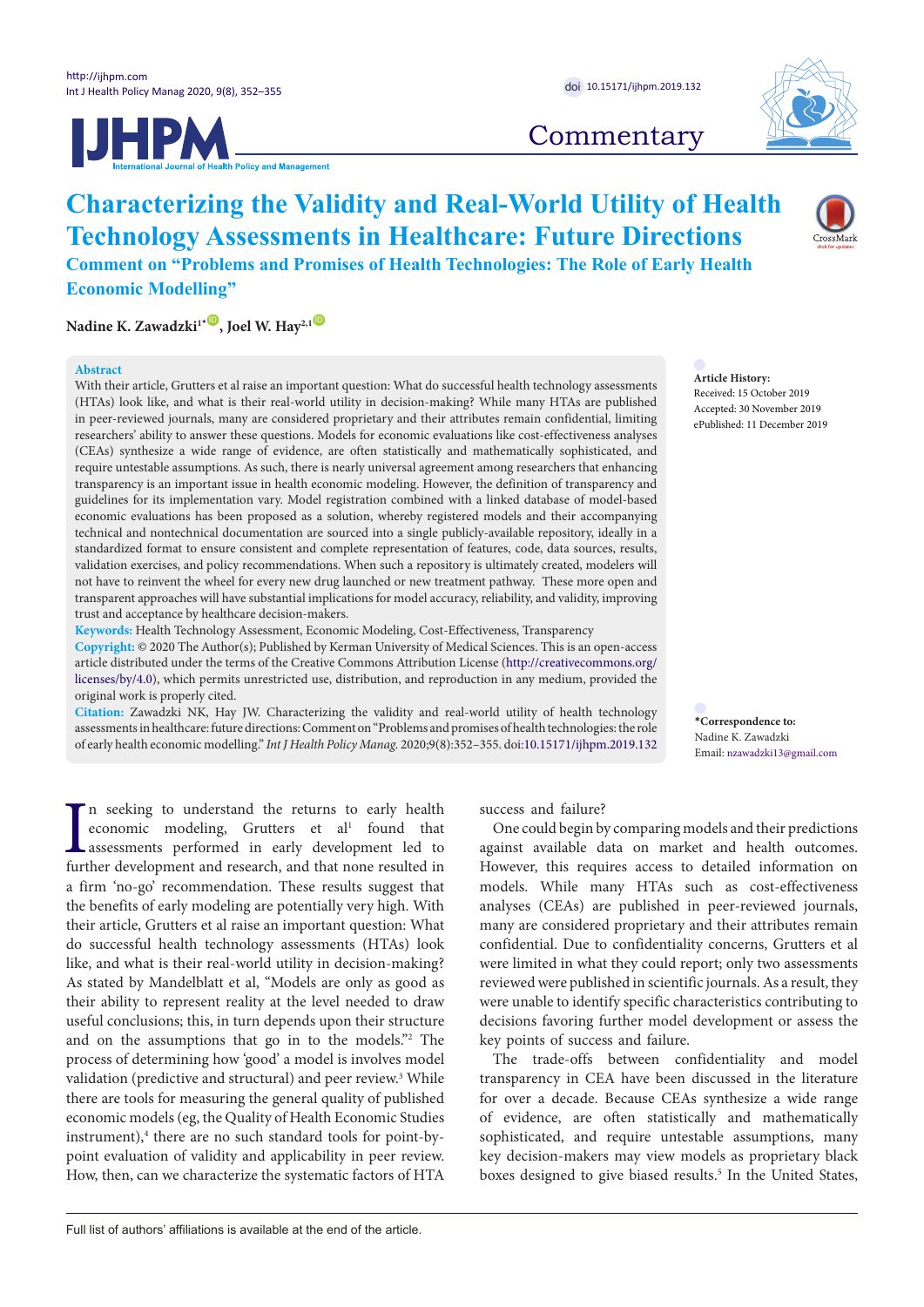for example, model results are often discounted by skeptical clinicians and policy-makers.6 While there is nearly universal agreement among researchers that enhancing transparency is an important issue in health economic modeling, $7-9$ the definition of transparency and guidelines for its implementation vary, especially with respect to sharing model code.10 The Second Panel on Cost-effectiveness in Health and Medicine recommends that modelers should provide enough detail about model structure and parameterization to allow reproducibility, from making entire models available to providing versions that allow users to vary selected inputs, but makes no formal recommendation for sharing model code.7 The International Society for Pharmacoeconomics and Outcomes Research (ISPOR) and the Society of Medical Decision Making recommends that transparent models should provide enough information to enable readers, specialists and non-specialists alike, to understand a model's accuracy, limitations, and potential applications.<sup>8</sup> This requires non-technical documentation detailing model structure and potential applications, though not at the level of detail necessary for replication, in addition to technical documentation more substantially detailing model structure, equations, data input and, at the modeler's discretion, access to model code to permit replication.

While some argue that open-source publication of models would compromise intellectual property rights and disincentivize their development,<sup>11</sup> economic models themselves often have minimal proprietary value, and in many situations, publication in a prestigious peer-reviewed journal is worth more than the ability to sell the model privately.<sup>6,12</sup> Several top scientific journals such as *Nature*, *Cell*, and *Science* now require data and/or code sharing with readers upon publication.13 Since most applied modeling techniques and software packages are standard among researchers in the field, model scripts and code contain little innovative intellectual property.<sup>12</sup> Healthcare organizations are more likely to be concerned with the release of proprietary data from clinical trials. However, when clinical trials are biased or not adequately generalizable, those CEAs that use their results will suffer from these same limitations.

Take, for example, a CEA comparing various strategies to reduce cholesterol involving diet, niacin, and lovastatin, published in Appendix C of *Cost Effectiveness in Health and Medicine* by Gold et al,<sup>14</sup> a landmark instructional book for economic modeling in healthcare. At the time of the book's publication in 1996, clinical trials on niacin showed favorable changes in lipid profiles.15-18 Although it had not been established in clinical research that niacin's effect on lipid levels resulted in lower rates of cardiovascular events, the authors assumed that such a relationship existed between lipid levels and cardiovascular risk for niacin users. Using the biomarker results, the authors of the CEA concluded that care with niacin was cost-effective for prevention of cardiovascular disease, and in 1997, the US Food and Drug Administration approved a prescription extended-release version of niacin. However, nearly two decades later, the results of two large prospective trials showed that niacin did not improve prevention or reduce mortality.19,20 Although the original clinical trials were presumed to show clinical effectiveness, most were inadequately powered and relied on surrogate measures that had not been formally validated. Very few reported information on cardiovascular outcomes, and even fewer were designed to detect changes in these clinical outcomes.<sup>21</sup> Ultimately, the CEA published in Appendix C relied on data that were poor quality and its recommendations were invalidated when better outcome data became available. Since CEAs require synthesis of estimates from various sources, it is important that modelers communicate their assumptions and their reasons for selecting certain data sources over others. Justification for model inputs and parameters is integral to model transparency, especially when data is confidential or otherwise not publicly available. If the authors were required to publish technical documentation detailing the assumed relationship between lipid levels and cardiovascular risk, perhaps a reviewer or reader would have questioned their decision to use an unvalidated surrogate endpoint.

It is possible to build accurate and useful economic models without relying solely on clinical data. Indirect and unintended outcome measures from more pragmatic settings and registries that take into account patient heterogeneity and real-life experiences should also be considered to answer a HTA question.<sup>22</sup> Real-world evidence (RWE) is used by several HTA bodies to confirm or supplement findings from clinical trials,<sup>23</sup> and in certain cases could be used to demonstrate treatment effects when clinical trials are not feasible or unethical, or when there is significant unmet need. Advanced statistical and data science techniques such as Deep IV, a deep neural net machine learning algorithm for counterfactual prediction,<sup>24</sup> and E-value analysis of unmeasured confounding<sup>25</sup> help address bias in observational data and permit causal inferences using RWE. RWE has utility in each stage of product lifecycles, from development to market access and post-launch.22 Of the assessments reviewed by Grutters et al, 23 were constructed without clinical data in early stages of development, all of which led to further development, research, or both.<sup>1</sup> As with clinical trial data, transparency in analyses of RWE would further strengthen HTA insights gained.

Despite agreement on the importance of transparency in health economic modeling, there is no definitive method for assessing transparency. However, all major guidelines emphasize reproducibility in their recommendations. Some argue that replication studies can effectively demonstrate how transparently a model is reported, identify potential calculation errors and inform future reporting practices.<sup>26</sup> The most recent paper to discuss the concept of a successful replication reported on the 8th Mt. Hood Diabetes Challenge Network: Economics, Simulation Modelling and Diabetes Competition,<sup>27</sup> at which researchers compare their health economic diabetes models in terms of their structure and performance through coordinated tests in which they are asked to reproduce a real-world result.<sup>28</sup> Through the competition's process, the researchers present their models in greater detail than typically provided in publications, and may compare data sources, underlying code, and calibration techniques. In the competition, the replication challenge was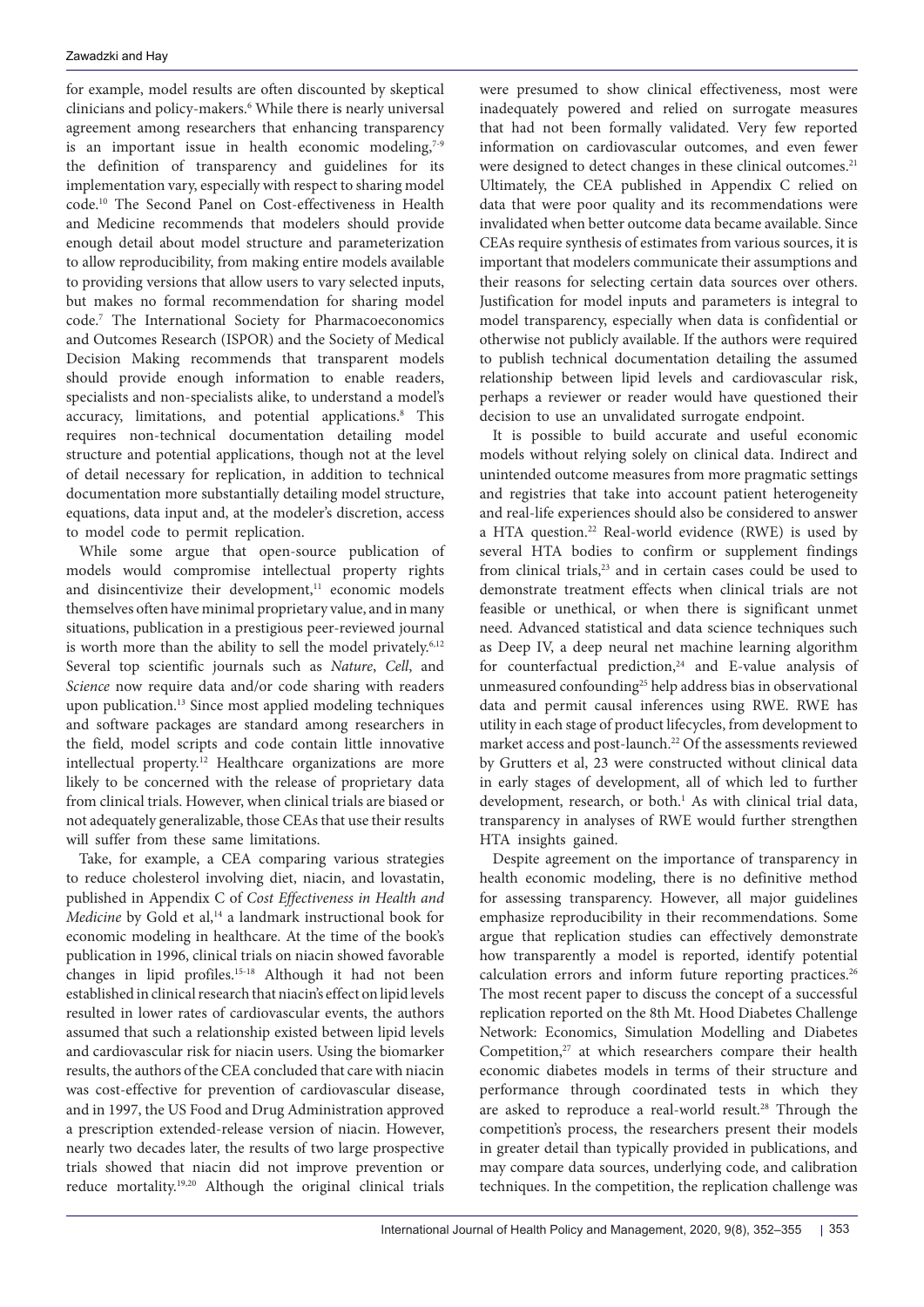## Zawadzki and Hay

used to indicate reporting transparency, and their proposed definition of replication success was described in terms of model transparency.27 Recently, the Mt. Hood Diabetes Challenge Network has developed formal guidelines and a checklist, published in *Value in Health,*27 to further improve transparency in reporting of input data and other information underlying model-based analyses for diabetes.

In 2018, Shao et al participated the 9th Mt. Hood Challenge to demonstrate that their BRAVO microsimulation model of diabetes costs and outcomes,<sup>29</sup> based on the publicly available ACCORD patient-level clinical trial data, performs much better on many, if not all, dimensions than other advanced diabetes models, all of which are based on the much older UKPDS data.30 In development of BRAVO, Shao et al devised a novel approach to estimate regional multipliers for diabetes models that are constructed using data from a single region, thereby improving prediction accuracy by reducing systematic bias and increasing explanation power.<sup>31</sup> Typical methods for external validation comparing model predictions to outcomes from single-region clinical trials may only weakly assess Shao et al's new approach. However, the Mt. Hood Challenge provided Shao et al a unique opportunity to validate their approach against that of their competitors, permitting them to thoroughly identify inconsistencies and determine their source, whether it be the data and/or model calibration.

Of course, conferences and competitions are not feasible for every systematic evaluation of HTAs. Model registration combined with a linked database of model-based economic evaluations has been proposed as a solution, whereby registered models and their accompanying technical and nontechnical documentation are sourced into a single publicly-available repository, ideally in a standardized format to ensure consistent and complete representation of features, code, data sources, results, validation exercises, and policy recommendations.32 Such a registry would aid researchers and decision-makers who are interested in comparing HTAs, their characteristics, and their relative performance and accuracy to examine and factor all available information into their evaluations. A registry would additionally facilitate collaboration between researchers while avoiding duplicating efforts to answer certain policy questions or validate existing models. ISPOR has already convened a Special Interest Group that is currently undertaking development of such an opensource platform. In the last year, it has developed tools for the ISPOR website, Short Courses, manuscripts in draft for scientific journals, webinars, and presentations in order to promote open-source modeling. The Mount Hood Diabetes Challenge Network has also created an initial registry for diabetes models in response to recent calls for a registry of economic models, located on their website.33 While their registry does not require model code to be made available and is currently limited to non-technical documentation, with outside links to technical descriptions and published reports, the Network is currently establishing a structured form to house technical and non-technical documentation of contributing models.32 When a repository is ultimately created, modelers will not have to reinvent the wheel for every new drug launched or new treatment pathway.

Grutters et al were disinclined to report the point estimate results of assessments in terms of expected costs, effects, or cost-effectiveness without proper explanation of the context of analysis and quality of underlying evidence. An open-source repository of models would make this information publicly available through accompanying documentation, permitting Grutters et al to critically examine these results in their study. Assuming that technical documentation would also include probabilistic and scenario analyses beyond that typically reported in published manuscripts, Grutters et al could have additionally commented on existing uncertainty surrounding care. Although Grutters et al have presented many important insights, they caution that their recommendations cannot be interpreted independently as they are strongly related to both the value proposition and positioning of products. If a model repository were available, Grutters et al could have compared their included HTAs to those performed for competitor products at various stages of development, supplementing their sample so that it no longer represents only those innovations for which an early health economic modeling study was commissioned, thereby further informing value, positioning, and commercial viability. These more open and transparent approaches will have substantial implications for model accuracy, reliability, and validity, improving trust and acceptance by healthcare decision-makers. As Grutters et al aimed to demonstrate, evaluating the real-world performance of such models would promote more efficient and effective healthcare HTA.

#### **Ethical issues**

Not applicable.

# **Competing interests**

Authors declare that they have no competing interests.

#### **Authors' contributions**

Both JWH and NKZ contributed to the conception, drafting, and review of this commentary.

#### **Authors' affiliations**

1 Schaeffer Center for Health Policy and Economics, Department of Pharmaceutical and Health Economics, School of Pharmacy, University of Southern California, Los Angeles, CA, USA. 2 USC Clinical Economics Research and Education Program (CEREP), Los Angeles, CA, USA.

#### **References**

- 1. Grutters JPC, Govers T, Nijboer J, Tummers M, van der Wilt GJ, Rovers MM. Problems and promises of health technologies: the role of early health economic modeling. *Int J Health Policy Manag.* 2019;8(10):575-582. doi:[10.15171/ijhpm.2019.36](https://doi.org/10.15171/ijhpm.2019.36)
- 2. Mandelblatt JS, Fryback DG, Weinstein MC, Russell LB, Gold MR. Assessing the effectiveness of health interventions for costeffectiveness analysis. In: Gold MR, Siegel JE, Russell LB, Weinstein MC, eds. *Cost-Effectiveness Analysis in Health and Medicine*. New York (NY): Oxford University Press; 1996:135-164.
- McCabe C, Dixon S. Testing the validity of cost-effectiveness models. *Pharmacoeconomics*. 2000;17(5):501-513. doi:[10.2165/00019053-](https://doi.org/10.2165/00019053-200017050-00007) [200017050-00007](https://doi.org/10.2165/00019053-200017050-00007)
- Ofman JJ, Sullivan SD, Neumann PJ, et al. Examining the value and quality of health economic analyses: implications of utilizing the QHES. *J Manag Care Pharm*. 2003;9(1):53-61. doi:[10.18553/](https://doi.org/10.18553/jmcp.2003.9.1.53) imcp.2003.9.1.53
- 5. Goodacre S, McCabe C. Being economical with the truth: how to make your idea appear cost effective. *Emerg Med J.* 2002;19(4):301- 304. doi:[10.1136/emj.19.4.301](https://doi.org/10.1136/emj.19.4.301)